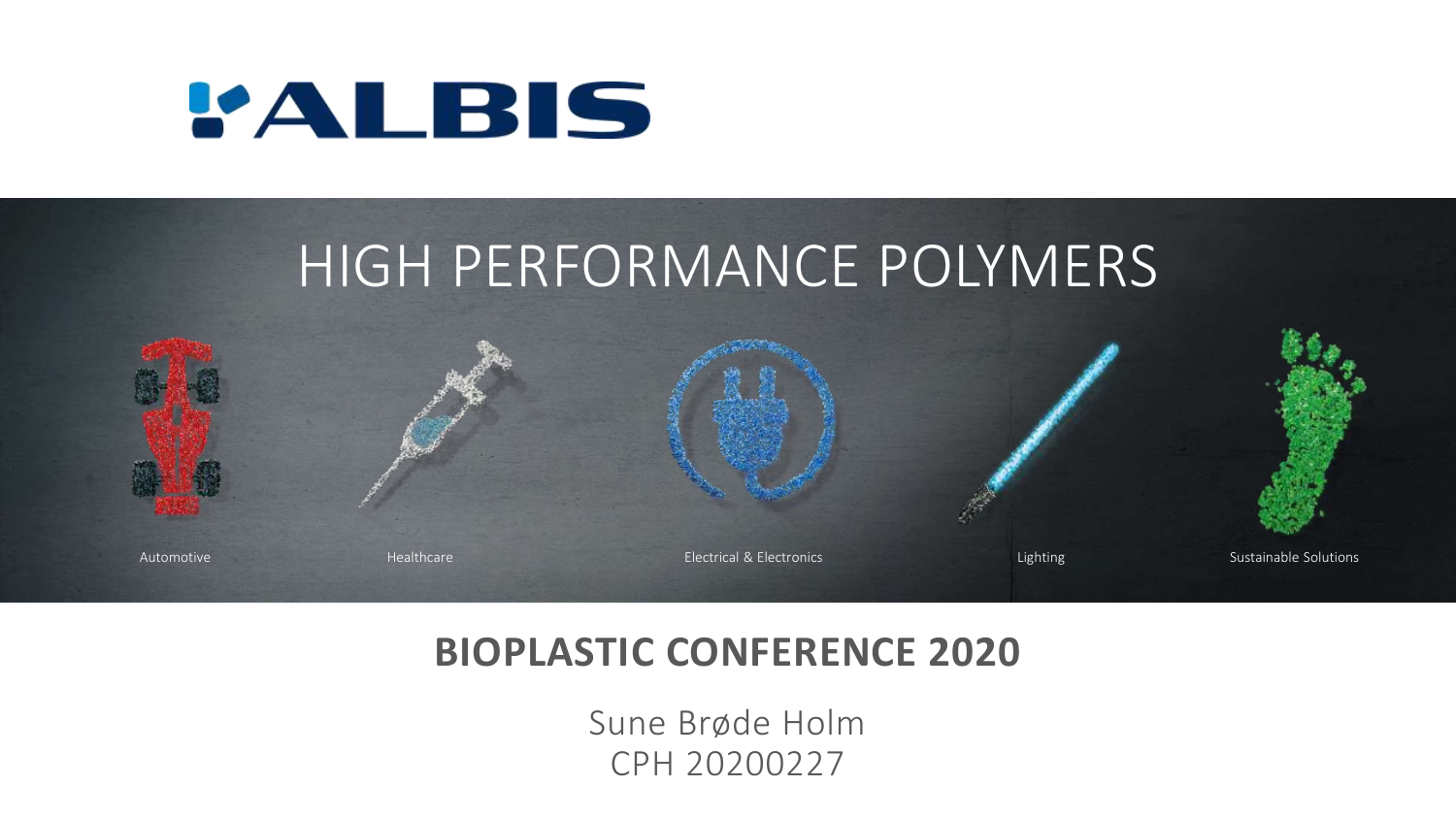### **P** OUR BRANDS

*'ALBIS* 



Advanced Modified Polymers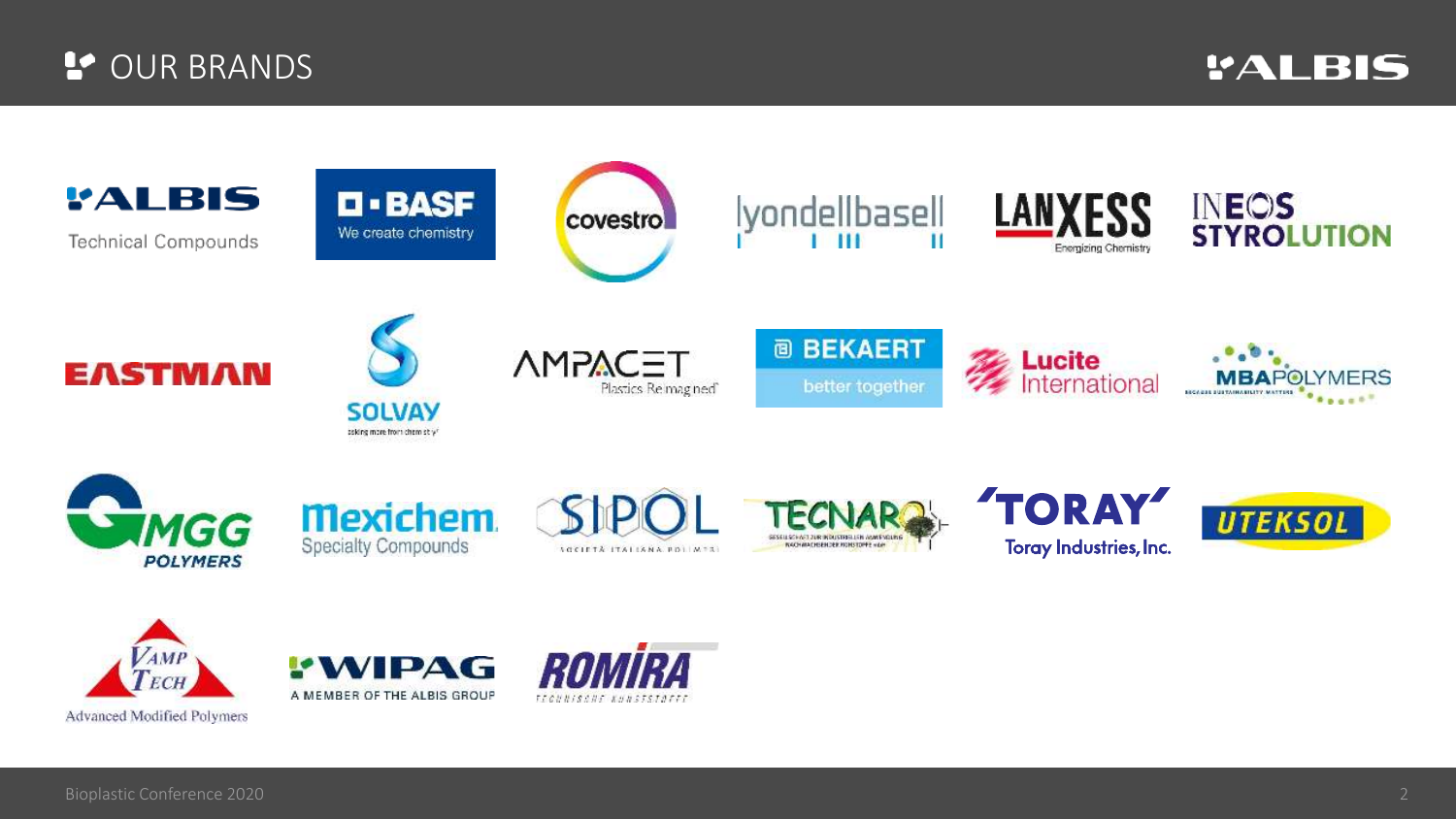### **L'OUR SUSTAINABLE SOLUTIONS**

## *'ALBIS*

**EWIPAG** 

A MEMBER OF THE ALBIS GROUP

### *'ALBIS*

**Technical Compounds** 

 $\blacksquare$  - BASF

We create chemistry

ALTECH® ECO CELLIDOR® ULTRAMID® S

ULTRAMID® BALANCE

**LANXESS** Energizing Chemistry

POCAN® ECO DURETHAN® ECO

lyondellbasell

POST-CONSUMER RECYCLED HDPE, PP, CIRCULEN

**TREVA** ADVANCED CIRCULAR RECYCLING CARBON RENEWAL TECHNOLOGY



post-industrial / post-consumer recycling

WIC WIPALEN WIPELAST **WIPAFLEX** 

POST-CONSUMER RECYCLED ABS, PS, PP, HDPE



POST-CONSUMER RECYCLED EVOSOURCE™ ABS, PC+ABS, PS, PP



**ARBOFILL®** ARBOFORM® ARBOBLEND®

**GESELLSCHAFT ZHR INDUSTRIELLEN ANWENDH** 

POST-CONSUMER RECYCLED ABS TERLURAN® ECO



**EASTMAN**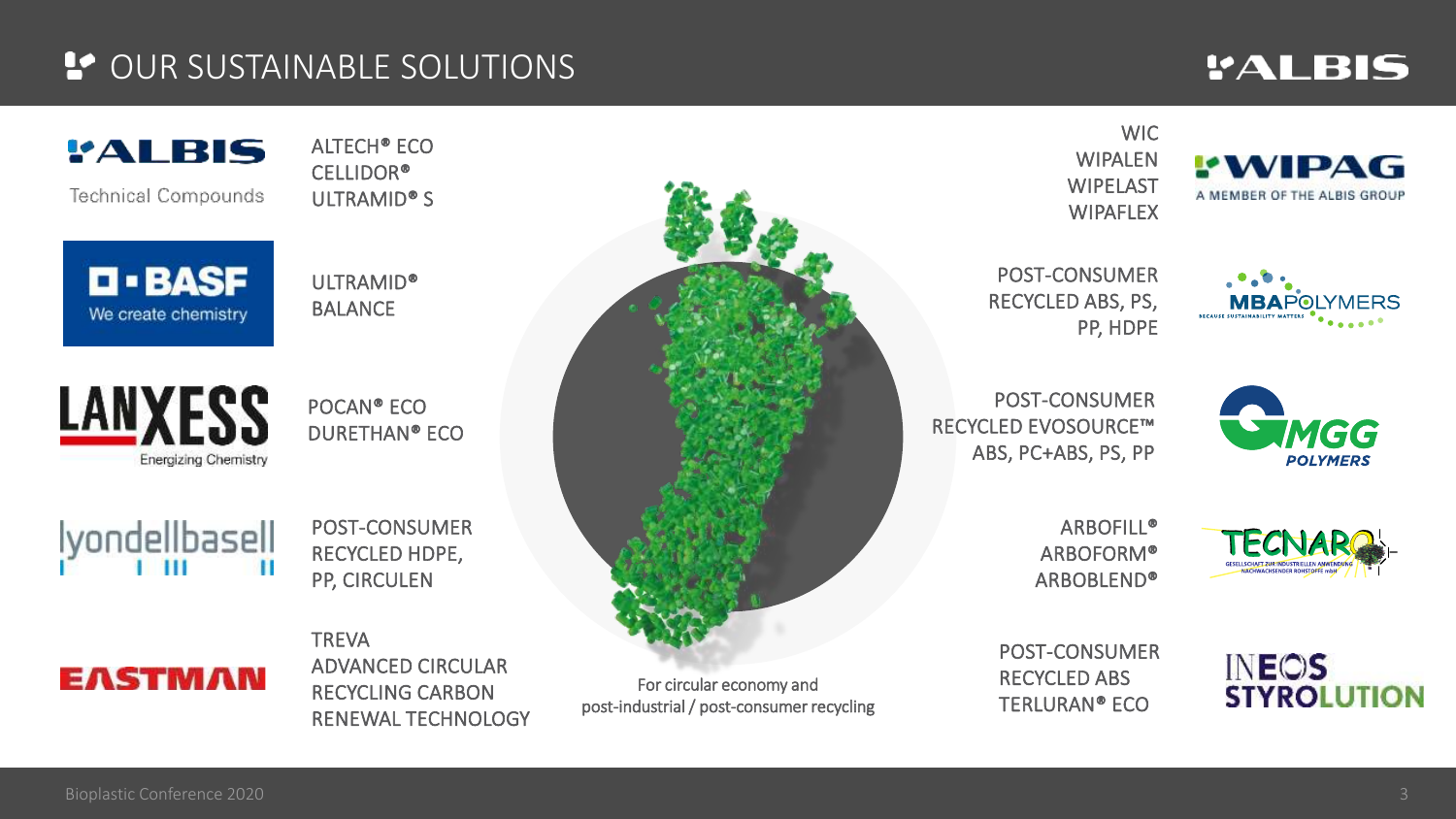#### r **CIRCULEN**

### LyondellBasell and Neste collaboration resulted in first production of both Bio-PP and Bio-LDPE simultaneously

- We only use sustainable bio-based raw materials
	- Vegetable oil waste and residue oils
- Two products with certified sustainable content
	- *Circulen grades* = mass balance approach
	- *Circulen* Plus = measurable carbon-14 content
- One to one virgin quality
	- Drop in solution for your food packaging
- Reduce significantly CO2 footprint



<https://www.lyondellbasell.com/circulen/>

### **LyondellBasell introduces** *Circulen* **grades to its portfolio of circular products**